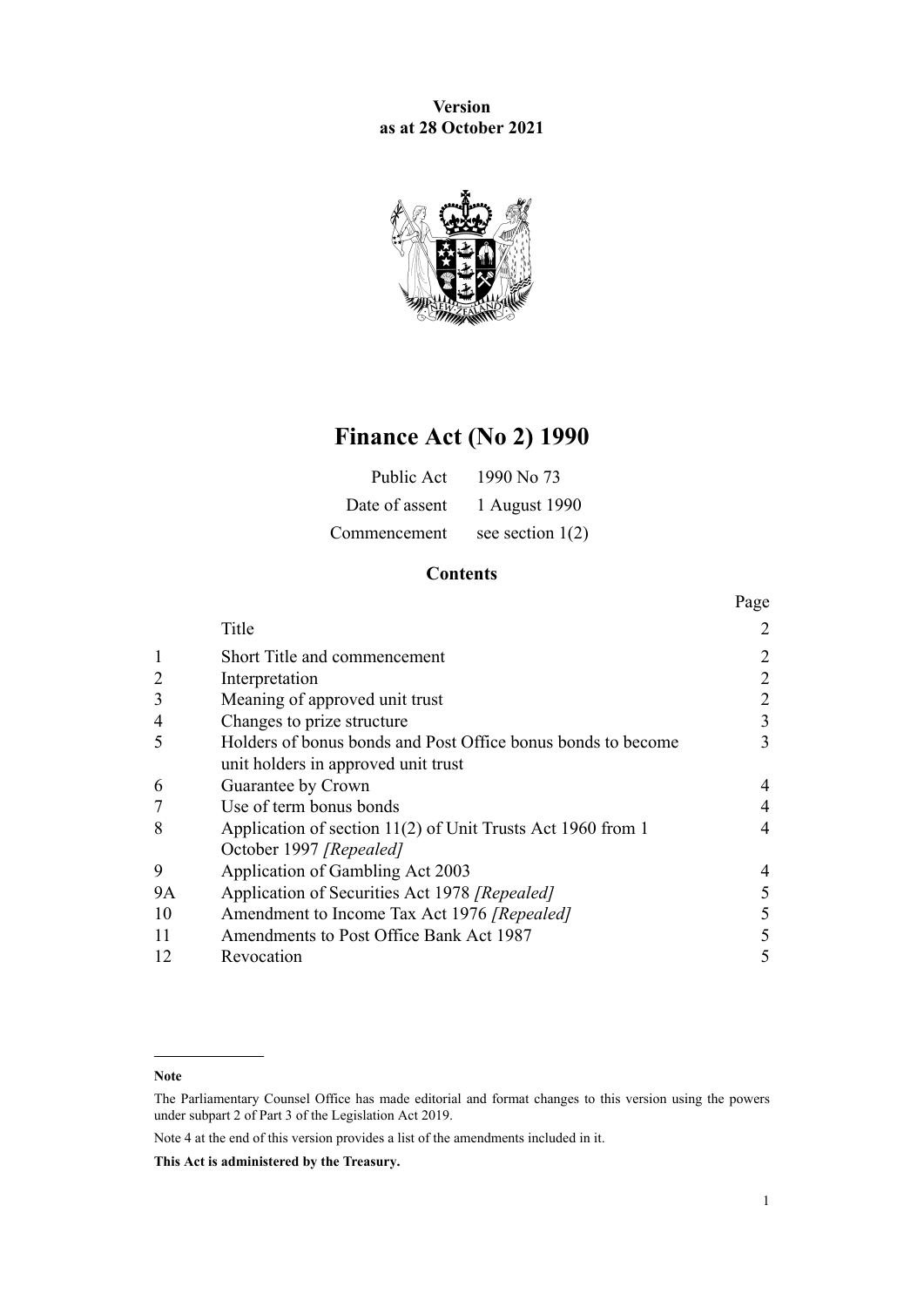## <span id="page-1-0"></span>**An Act to make provision with respect to public finances and other matters**

#### **1 Short Title and commencement**

- (1) This Act may be cited as the Finance Act (No 2) 1990.
- (2) Except as provided in [sections 10\(2\)](#page-4-0), [11\(2\),](#page-4-0) and [12\(2\),](#page-4-0) this Act shall come into force on the day on which it receives the Royal assent.

# **2 Interpretation**

In this Act, unless the context otherwise requires,—

**appointed day** means the date appointed by the Governor-General under [sec‐](#page-2-0) [tion 5](#page-2-0)

**the Bank** means Post Office Bank Limited, a company incorporated under the Companies Act 1955; and includes a company that is a related company (within the meaning of section  $2(5)$  of the Companies Act 1955) to that company

**bonus bonds** means bonus bonds issued under the [Public Finance Act 1989](http://legislation.govt.nz/pdflink.aspx?id=DLM160808) in accordance with [section 4](http://legislation.govt.nz/pdflink.aspx?id=DLM118779) of the Post Office Bank Act 1987

**the Crown** means Her Majesty the Queen in right of New Zealand

**Minister** means the Minister of Finance

**Post Office bonus bonds** means Post Office bonus bonds issued pursuant to the Post Office Act 1959 before 1 April 1987.

### **3 Meaning of approved unit trust**

- (1) In this Act **approved unit trust** means a unit trust (within the meaning of [sec‐](http://legislation.govt.nz/pdflink.aspx?id=DLM1520575) [tion YA 1](http://legislation.govt.nz/pdflink.aspx?id=DLM1520575) of the Income Tax Act 2007, but ignoring paragraph  $(b)(x)$  of the definition of **unit trust**) of which the Bank is the manager under which net income is distributed among the unit holders, in whole or in part, by prizes determined by ballot and which is approved for the purposes of this Act by the Minister by notice in the *Gazette*.
- (2) The Minister shall not approve, under subsection (1), a unit trust that makes provision for interests to be held by persons who become unit holders by reason only of having been the holders of bonus bonds or Post Office bonus bonds unless—
	- (a) the Minister is satisfied that the rights conferred on those persons are not, subject to this Act, substantially different from the rights which those persons had as the holders of those bonds; and
	- (b) the unit trust deed provides that, for at least 2 years after the appointed day, the unit trust is required, if requested to do so, to buy back or redeem those interests deemed to have been issued to those persons.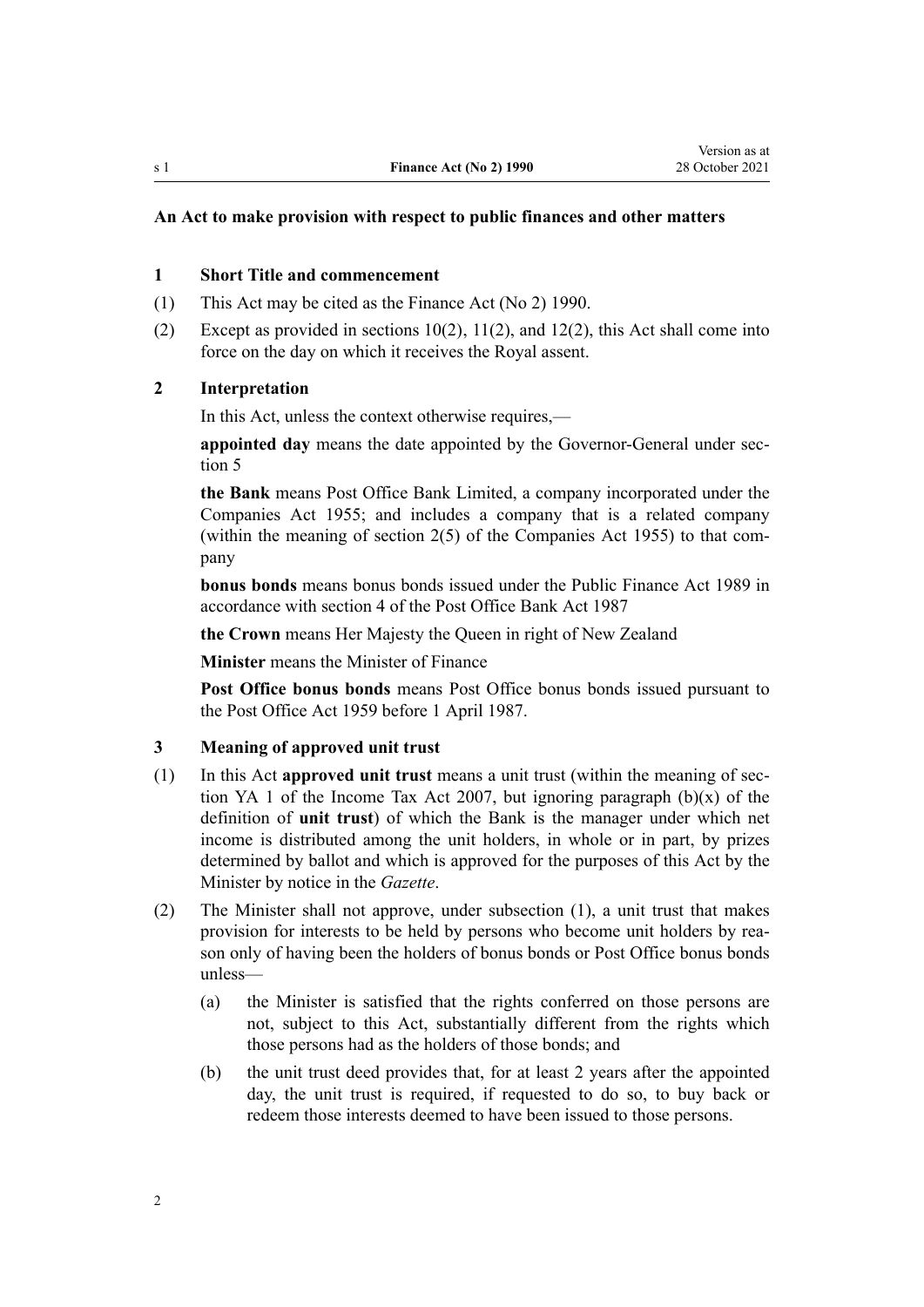<span id="page-2-0"></span>(3) For the purposes of the distribution of prizes retaining the characteristics of a lottery no unit in an approved unit trust shall have a better chance of winning a prize than 1 in 9 600.

Section 3(1): amended, on 24 February 2016, by [section 301](http://legislation.govt.nz/pdflink.aspx?id=DLM6392034) of the Taxation (Annual Rates for 2015– 16, Research and Development, and Remedial Matters) Act 2016 (2016 No 1).

Section 3(3): substituted, on 8 August 1991, by [section 28](http://legislation.govt.nz/pdflink.aspx?id=DLM248741) of the Finance Act 1991 (1991 No 93).

### **4 Changes to prize structure**

- (1) The Governor-General may from time to time, by Order in Council, on the advice of the Minister given in accordance with a recommendation by the Bank, authorise such variations to the provisions of an approved unit trust that relate to entitlements to and the distribution of prizes as may be specified in the order.
- (2) An order under this section is secondary legislation (*see* [Part 3](http://legislation.govt.nz/pdflink.aspx?id=DLM7298343) of the Legis‐ lation Act 2019 for publication requirements).

| Legislation Act 2019 requirements for secondary legislation made under this section |                                                                                                  |                                    |  |  |
|-------------------------------------------------------------------------------------|--------------------------------------------------------------------------------------------------|------------------------------------|--|--|
| <b>Publication</b>                                                                  | PCO must publish it on the legislation website and notify LA19 s $69(1)(c)$<br>it in the Gazette |                                    |  |  |
| <b>Presentation</b>                                                                 | The Minister must present it to the House of<br>Representatives                                  | LA19 s 114, Sch 1<br>cl $32(1)(a)$ |  |  |
| <b>Disallowance</b>                                                                 | It may be disallowed by the House of Representatives                                             | LA19 ss 115, 116                   |  |  |
| This note is not part of the Act.                                                   |                                                                                                  |                                    |  |  |

Section 4(1): amended, on 28 October 2021, by [section 3](http://legislation.govt.nz/pdflink.aspx?id=LMS268932) of the Secondary Legislation Act 2021 (2021 No 7).

Section 4(2): inserted, on 28 October 2021, by [section 3](http://legislation.govt.nz/pdflink.aspx?id=LMS268932) of the Secondary Legislation Act 2021 (2021 No 7).

# **5 Holders of bonus bonds and Post Office bonus bonds to become unit holders in approved unit trust**

- (1) On a date to be appointed by the Governor-General by Order in Council every person who, immediately before the date appointed, is the holder of a bonus bond or a Post Office bonus bond shall become the holder of a unit or units in an approved unit trust specified in the order corresponding in number to the number of units representing each dollar evidenced by the bond subject to all the rights and obligations attaching to that unit or those units by virtue of the unit trust as if that person had become the holder by subscription.
- (2) On the appointed day all rights and interests existing under and by virtue of bonus bonds or Post Office bonus bonds shall cease.
- (3) *[Repealed]*
- (4) Nothing in this section limits or prevents the issue of units in an approved unit trust to persons other than persons previously holding bonus bonds or Post Office bonus bonds.
- (5) An order under this section is secondary legislation (*see* [Part 3](http://legislation.govt.nz/pdflink.aspx?id=DLM7298343) of the Legis‐ lation Act 2019 for publication requirements).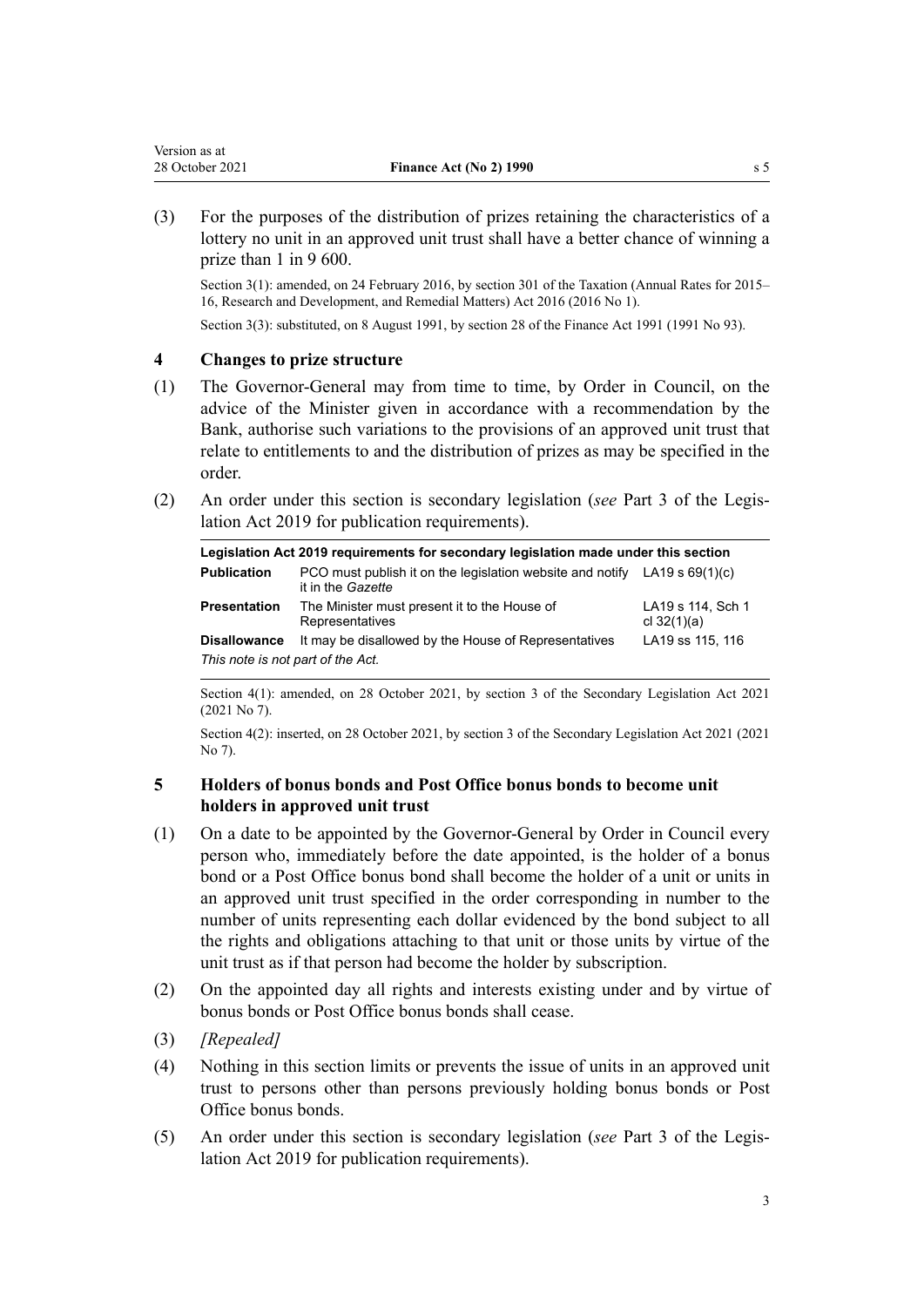<span id="page-3-0"></span>

| Legislation Act 2019 requirements for secondary legislation made under this section |                                                                                                  |                                    |  |  |
|-------------------------------------------------------------------------------------|--------------------------------------------------------------------------------------------------|------------------------------------|--|--|
| <b>Publication</b>                                                                  | PCO must publish it on the legislation website and notify LA19 s $69(1)(c)$<br>it in the Gazette |                                    |  |  |
| <b>Presentation</b>                                                                 | The Minister must present it to the House of<br>Representatives                                  | LA19 s 114, Sch 1<br>cl $32(1)(a)$ |  |  |
| <b>Disallowance</b>                                                                 | It may be disallowed by the House of Representatives                                             | LA19 ss 115, 116                   |  |  |
| This note is not part of the Act.                                                   |                                                                                                  |                                    |  |  |

Section 5(3): repealed, on 1 December 2014, by [section 150](http://legislation.govt.nz/pdflink.aspx?id=DLM5561603) of the Financial Markets (Repeals and Amendments) Act 2013 (2013 No 70).

Section 5(5): inserted, on 28 October 2021, by [section 3](http://legislation.govt.nz/pdflink.aspx?id=LMS268932) of the Secondary Legislation Act 2021 (2021 No 7).

## **6 Guarantee by Crown**

- (1) The Crown hereby guarantees, for a period of 2 years commencing on the appointed day, the performance of all obligations arising under an approved unit trust in respect of units deemed to have been issued to persons who were previously the holders of bonus bonds and Post Office bonus bonds.
- (2) Any money that is required to be paid by the Crown under subsection (1) shall be paid out of a Crown Bank Account without further appropriation than this section.
- (3) Any money required to be paid by the Crown under subsection (1) shall consti‐ tute a debt due to the Crown by the unit trust and shall be recoverable as such in any court of competent jurisdiction.

Section 6(2): amended, on 25 January 2005, pursuant to [section 65R\(3\)](http://legislation.govt.nz/pdflink.aspx?id=DLM162942) of the Public Finance Act 1989 (1989 No 44).

### **7 Use of term bonus bonds**

- (1) On and after the appointed day the Bank shall have the sole and exclusive right to use of the term "bonus bonds" in connection with the issue of units in an approved unit trust.
- (2) Except as provided in subsection (1), no person shall use the words "bonus bond" or "bonus bonds" or those words in combination with any other words in connection with the issue of securities by that person.

## **8 Application of section 11(2) of Unit Trusts Act 1960 from 1 October 1997**

## *[Repealed]*

Section 8: repealed, on 1 December 2014, by [section 150](http://legislation.govt.nz/pdflink.aspx?id=DLM5561603) of the Financial Markets (Repeals and Amendments) Act 2013 (2013 No 70).

# **9 Application of Gambling Act 2003**

Nothing in the [Gambling Act 2003](http://legislation.govt.nz/pdflink.aspx?id=DLM207496) applies to, or in connection with,—

- (a) the purchase or subscription of units in an approved unit trust; or
- (b) any cash prize payable to the holders of such units; or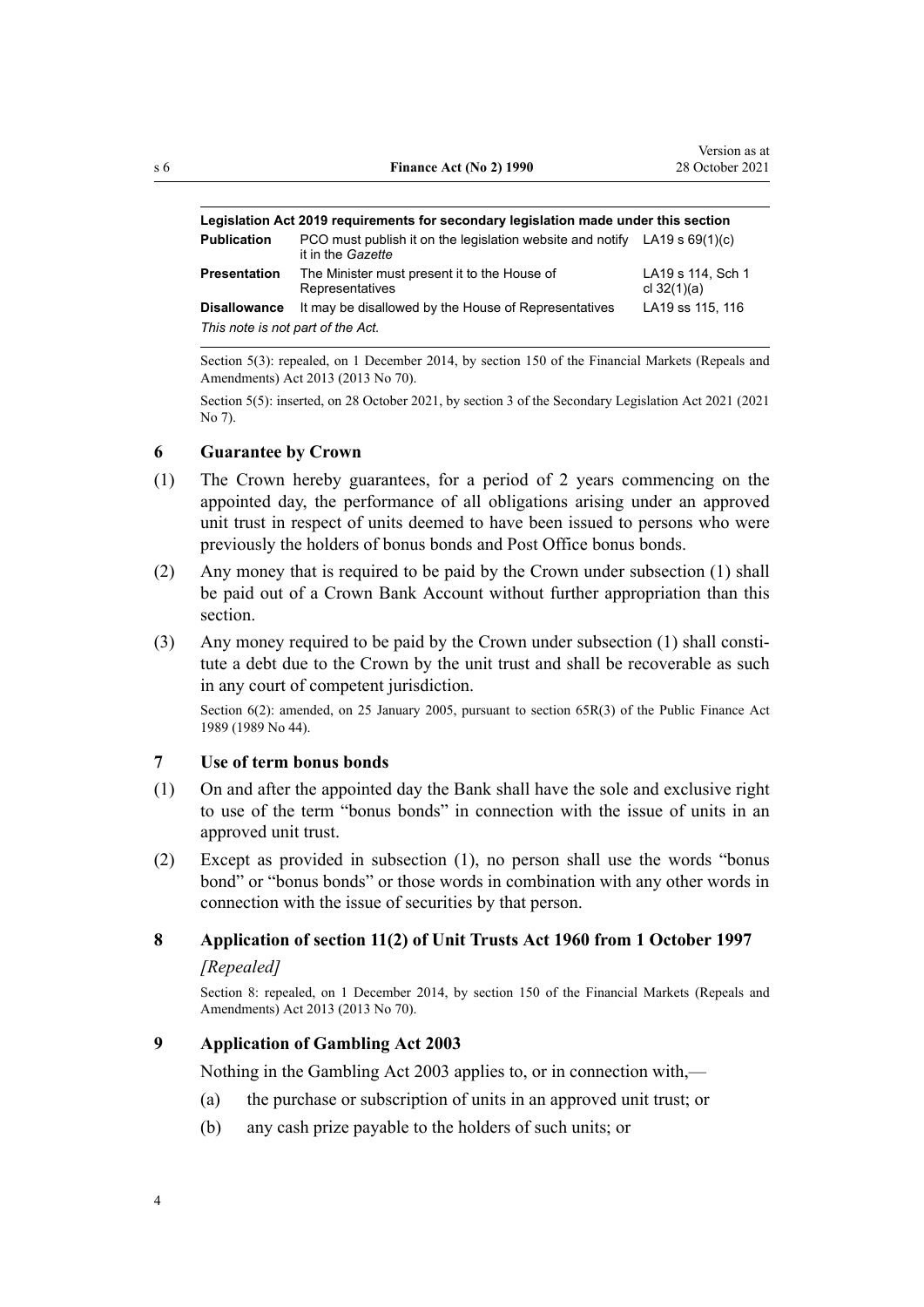<span id="page-4-0"></span>(c) the holding of ballots for the distribution of prizes to the holders of such units.

Section 9 heading: amended, on 1 July 2004, by [section 374](http://legislation.govt.nz/pdflink.aspx?id=DLM210735) of the Gambling Act 2003 (2003 No 51). Section 9: amended, on 1 July 2004, by [section 374](http://legislation.govt.nz/pdflink.aspx?id=DLM210735) of the Gambling Act 2003 (2003 No 51).

### **9A Application of Securities Act 1978**

### *[Repealed]*

Section 9A: repealed, on 1 December 2014, by [section 150](http://legislation.govt.nz/pdflink.aspx?id=DLM5561603) of the Financial Markets (Repeals and Amendments) Act 2013 (2013 No 70).

### **10 Amendment to Income Tax Act 1976**

### *[Repealed]*

Section 10: repealed, on 1 April 2005 (effective for 2005–06 tax year and later tax years, except when the context requires otherwise), by [section YA 2](http://legislation.govt.nz/pdflink.aspx?id=DLM277147) of the Income Tax Act 2004 (2004 No 35).

### **11 Amendments to Post Office Bank Act 1987**

- (1) *Amendment(s) incorporated in the [Act\(s\)](http://legislation.govt.nz/pdflink.aspx?id=DLM118758)*.
- (2) This section shall come into force on the appointed day.

Section 11(2): this section brought into force, on 1 October 1990, being the date appointed by the Finance Act (No 2) (Approved Unit Trust) Order 1990 (SR 1990/255).

### **12 Revocation**

- (1) The Post Office Bonus Bonds Interest Notice 1981 (SR 1981/315) is hereby revoked.
- (2) This section shall come into force on the appointed day.

Section 12(2): this section brought into force, on 1 October 1990, being the date appointed by the Finance Act (No 2) (Approved Unit Trust) Order 1990 (SR 1990/255).